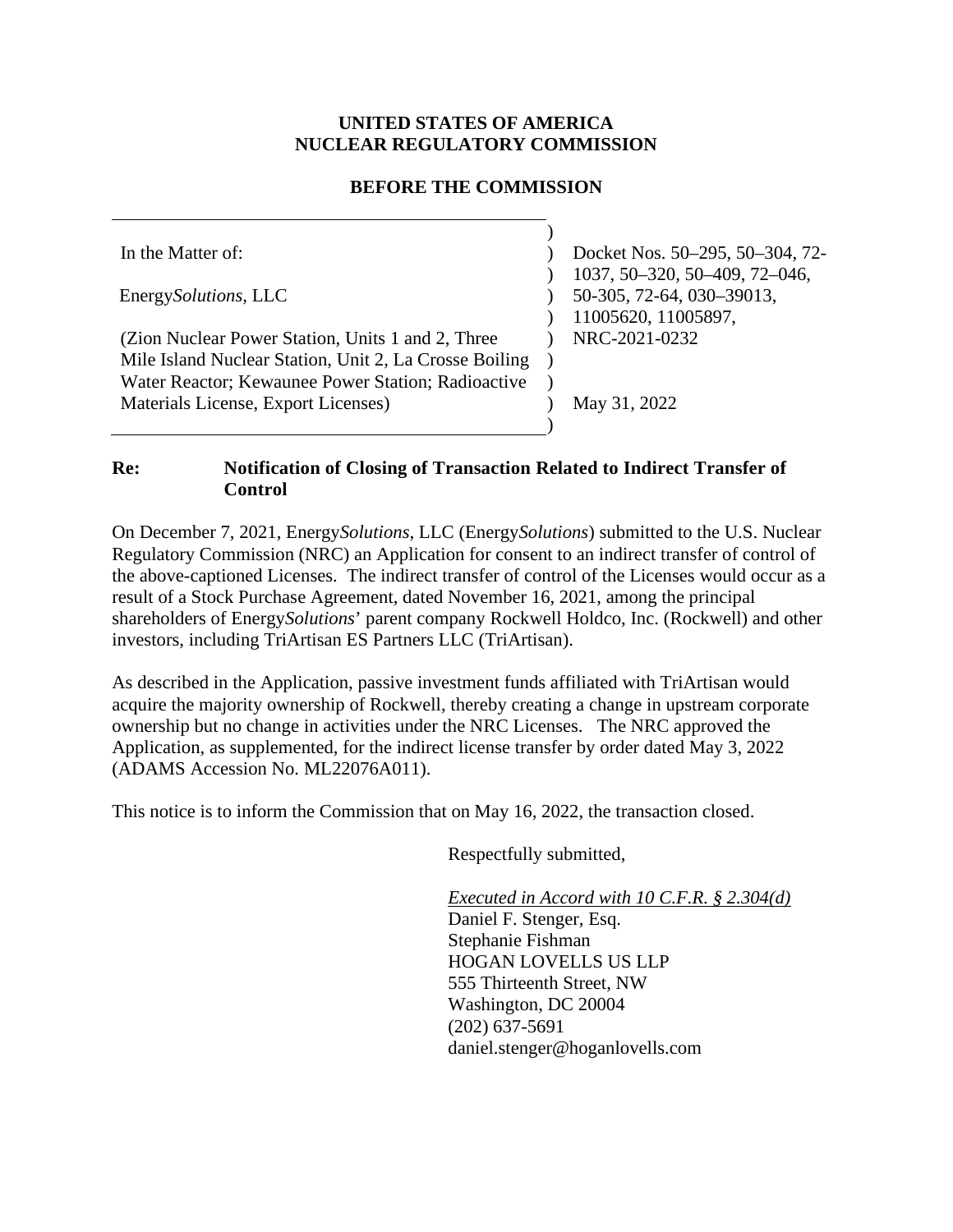*Executed in Accord with 10 C.F.R. § 2.304(d)*  Russell G. Workman, Esq. Energy*Solutions*, LLC 423 West 300 South, Suite 200 Salt Lake City, UT 841901 (801) 303-0195 [rgworkrnan@energysolutions.com](mailto:rgworkrnan@energysolutions.com)

*Signed (electronically) by Stephanie Fishman*  Stephanie Fishman HOGAN LOVELLS US LLP 555 Thirteenth Street, NW Washington, DC 20004 stephanie.fishman@hoganlovells.com

*Counsel for EnergySolutions, LLC* 

Dated in Washington, DC this 31<sup>st</sup> day of May 2022